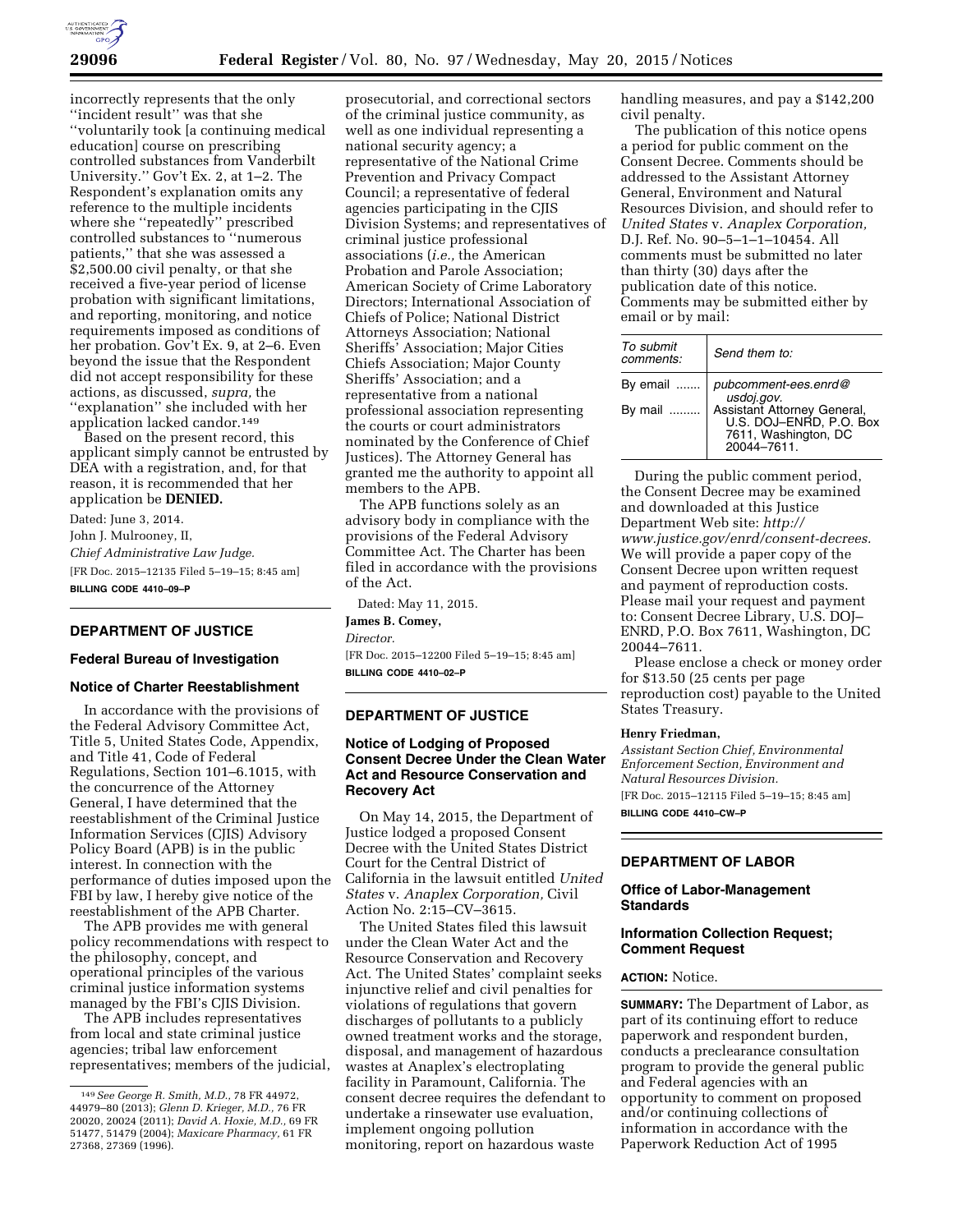(PRA95) [44 U.S.C. 3506(c)(2)(A)]. This program helps to ensure that requested data can be provided in the desired format, reporting burden (time and financial resources) is minimized, collection instruments are clearly understood, and the impact of collection requirements on respondents can be properly assessed. Currently, the Office of Labor-Management Standards (OLMS) of the Department of Labor (Department) is soliciting comments concerning the proposal to amend the information collection request 1245– 0003, as well as the Form LM–2, LM– 3, and LM–4 Labor Organization Annual Report instructions to require filers of such reports to submit the reports electronically, as well as modify the hardship exemption process for Form LM–2 filers. A copy of the proposed information collection request can be obtained by contacting the office listed below in the addresses section of this

**DATES:** Written comments must be submitted to the office listed in the addresses section below on or before July 20, 2015.

Notice.

**ADDRESSES:** Andrew R. Davis, Chief of the Division of Interpretations and Standards, Office of Labor-Management Standards, U.S. Department of Labor, 200 Constitution Avenue NW., Room N– 5609, Washington, DC 20210, *[olms](mailto:olms-public@dol.gov)[public@dol.gov,](mailto:olms-public@dol.gov)* (202) 693–0123 (this is not a toll-free number), (800) 877–8339 (TTY/TDD).

Please use only one method of transmission (mail or submission via *[www.regulations.gov](http://www.regulations.gov)* using RIN: 1245– AA06) to submit comments or to request a copy of this information collection and its supporting documentation; including a description of the likely respondents, proposed frequency of response, and estimated total burden. You may also request a copy of this information collection and its supporting documentation by sending an email to *[olms-public@dol.gov.](mailto:olms-public@dol.gov)*  **SUPPLEMENTARY INFORMATION:** 

# **I. Background**

Congress enacted the Labor-Management Reporting and Disclosure Act of 1959, as amended (LMRDA), to provide for the disclosure of information on the financial transactions and administrative practices of labor organizations. The statute also provides, under certain circumstances, for reporting by labor organization officers and employees, employers, labor relations consultants, and surety companies. Section 208 of the LMRDA authorizes the Secretary to issue rules and regulations prescribing

the form of the required reports. The reporting provisions were devised to implement a basic tenet of the LMRDA: The guarantee of democratic procedures and safeguards within labor organizations, which are designed to protect the basic rights of union members.

Pursuant to section 201 of the LMRDA, the Department established annual financial disclosure reports: the Form LM–2, LM–3, and LM–4. These reports detail the receipts, disbursements, assets, and liabilities of covered labor organizations during their previous fiscal year. The Form LM–2 is the most detailed report, for those labor organizations with \$250,000 or more in total annual receipts. The Form LM–3 is available for those labor organizations with fewer than \$250,000 in total annual receipts, and the Form LM–4 is available for those labor organizations with fewer than \$10,000 in total annual receipts.1

Section 205 of the LMRDA provides that the reports are public information. Filers submit the reports to the Department's Office of Labor-Management Standards (OLMS), pursuant to the OLMS Information Collection Request (ICR), OMB # 1245– 0003 (Form LM–1, LM–2, LM–3, LM–4, Simplified Annual Report, LM–10, LM– 15, LM–15A, LM–16, LM–20, LM–21, LM–30, and S–1). Currently, filers can submit the Forms LM–2, LM–3, LM–4, and LM–30 electronically through the OLMS free and web-based Electronic Forms System (EFS).<sup>2</sup> EFS does not rely on third-party software or require the purchase of digital signatures; instead, EFS is a secure, web-based system that uses electronic signatures, which the filing organization's two principal officers register for, along with the union, obtaining a personal identification number (PIN) each year. However, only Form LM–2 filers are currently required to use EFS, although the Form LM–2 instructions provide a temporary and continuing hardship exemption process. Form LM–3 and LM–4 filers, as well as Form LM–30

filers, can choose instead to print off the completed form, sign manually, and mail the form to OLMS.

In response to requests from union members, the media, members of Congress, and other interested parties for Internet access to reports filed by unions under the LMRDA, OLMS developed a Web site (*[http://](http://www.union-reports.dol.gov) [www.union-reports.dol.gov](http://www.union-reports.dol.gov)*) where individuals may now view union annual financial reports and conduct data searches, displaying the results in a number of preformatted listings, free of charge. OLMS can instantaneously post reports submitted via EFS. Reports submitted via mail must be scanned and then posted, with certain data manually entered.

#### *Authority*

The legal authority for this notice is set forth in 35 U.S.C. 3506(c)(2), and sections 203 and 208 of the LMRDA, 29 U.S.C. 432, 438. Section 208 of the LMRDA provides that the Secretary of Labor shall have authority to issue, amend, and rescind rules and regulations prescribing the form and publication of reports required to be filed under Title II of the Act and such other reasonable rules and regulations as he may find necessary to prevent the circumvention or evasion of the reporting requirements. 29 U.S.C. 438. The Secretary has delegated his authority under the LMRDA to the Director of the Office of Labor-Management Standards and permits redelegation of such authority. *See*  Secretary's Order 8–2009, 74 FR 58835 (Nov. 13, 2009).

# *Mandatory Electronic Filing of the Forms LM–3 and LM–4*

The Department seeks to amend ICR 1245–0003, as well as the Forms LM–3 and LM–4 instructions, to require mandatory electronic filing of these reports, as well as modify the Form LM– 2 hardship exemption process to correspond with that proposed for the Form LM–3 and LM–4 reports, which would only permit temporary hardship exemption submissions, not continuing. The Department believes that reasonable changes must be made to the means by which the forms required under LMRDA Title II are filed. The most efficient way to provide meaningful access to this information by interested members of the public is to require that the reports filed by small and medium-sized labor organizations be filed in electronic form. This change will benefit the filers, union members, and the public, as well as the Department.

First, EFS provides significant advantages for filers. Electronic forms

<sup>1</sup>Pursuant to LMRDA Titles II and III, the Department also established nine other reporting and disclosure forms: The Form LM–1 Information Report; Form LM–10 Employer Report; Forms LM– 15, 15–A, and 16 trusteeship reports; Form LM–20 Agreement and Activities Report; Form LM–21 Receipts and Disbursement Report; Form LM–30 Officer and Employee Report; and Form S–1 Surety Report.

<sup>2</sup> In May 2011, EFS first became available for LM– 3 and LM–4 filers, and those unions with fiscal years ending after June 30, 2011 began to take advantage of electronic filing. Prior to this implementation of EFS, few Form LM–3 and LM– 4 unions utilized EFS, since they would be required to purchase a digital signature. As stated, EFS is free of charge.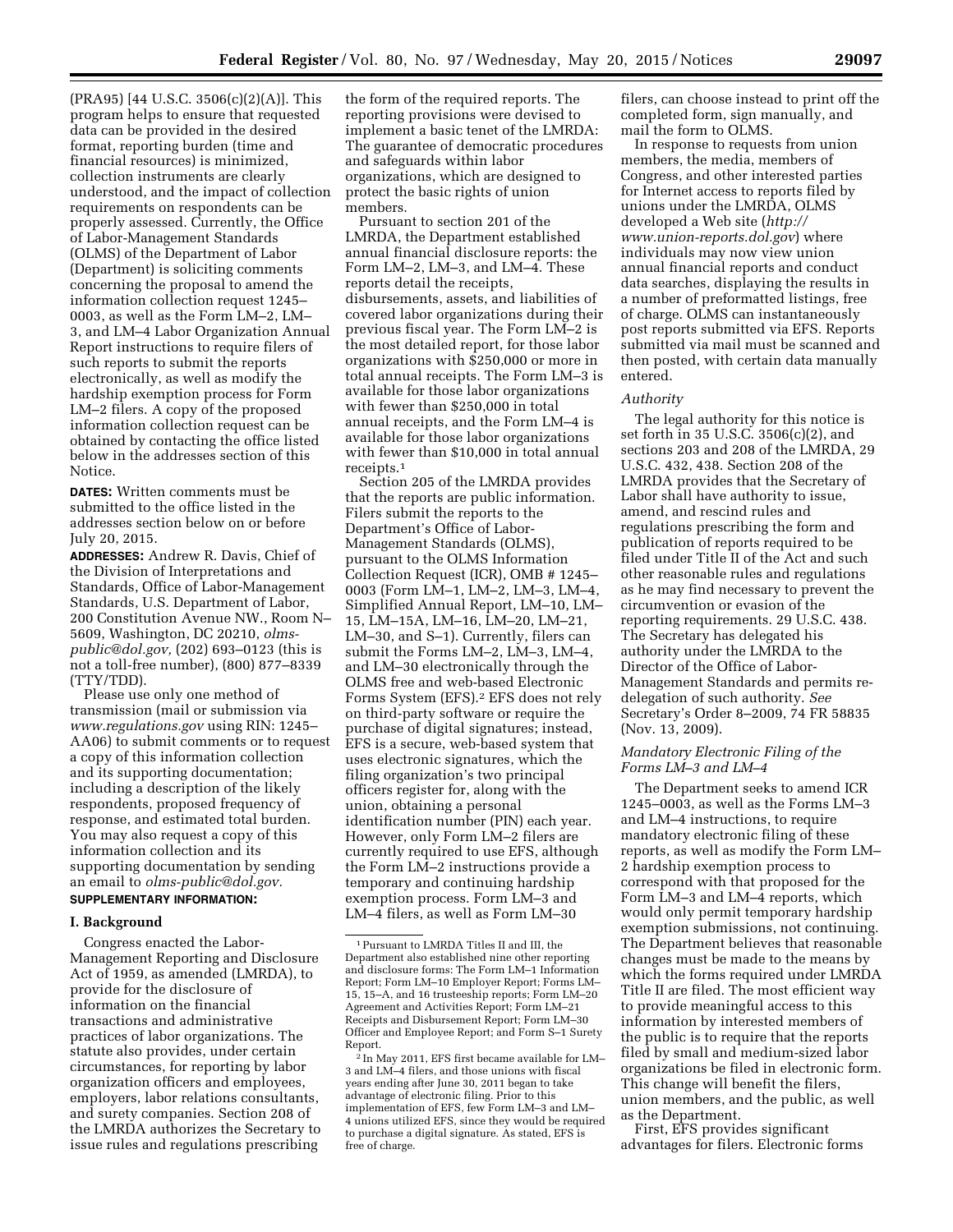can significantly reduce the burden for filing the Forms LM–3 and LM–4, because they pre-populate a significant amount of informational items and are more efficient for reporting entities. Further, EFS provides error-checking functionality, as well as online, contextsensitive help, which improves the completeness of the reporting. Moreover, a filer can easily acquire a PIN and password and submit the report, free of charge, removing the burden of printing, manually reviewing and signing, and then mailing. As detailed in its last ICR renewal for OMB #1245–0003, Form LM–3 filers will experience a reporting burden hour reduction from an estimated 52 hours to 38.74 hours. With the existing, unchanged 64 recordkeeping burden hours, the total hour burden to complete the Form LM–3 is estimated to be 102.74 hours, a reduction from the previous total of 116 hours. The estimated number of respondents per filer is unchanged, as the proposed changes only affect the method of filing, not the universe of filers. Most labor unions have the information technology resources and capacity to file electronically. Indeed, although no specific data exists regarding the extent to which unions have already embraced the technology necessary to provide reports in electronic form, in 2014, approximately 40% of Form LM–3 unions and 37% of Form LM–4 unions filed their reports electronically. In any event, the Department has also proposed a process for a temporary hardship exemption, whereby filers may apply to temporarily submit paper forms, permitting additional time to complete the report electronically.

Second, EFS offers numerous benefits for the public. In contrast to the efficiency of e-filing, paper reports must be scanned and processed for data entry before they can be posted online for disclosure, which delays their availability for public review. Mandatory e-filing would therefore result in more immediate availability of the reports on the OLMS public disclosure Web site, and improve the efficiency of OLMS in processing the reports and in reviewing them for reporting compliance. Mandatory efiling will also improve accessibility to the LM–3 and LM–4 forms for people with disabilities. Under Section 508 of the Rehabilitation Act, federal agencies must ensure that members of the public who are disabled and who are seeking information or services from a Federal agency ''have access to and use of information and data that is comparable to the access to and use of the

information and data by such members of the public who are not individuals with disabilities."<sup>3</sup> Mandating electronic filing of the Forms LM–3 and LM–4 will help ensure that people with disabilities have access to those forms. Currently, hardcopy submissions of the Forms LM–3 and LM–4 must be scanned and converted to PDF format for posting on the OLMS public disclosure Web site. The scanned reports, which often contain handwritten entries and signatures, would then have to be further processed in order to be made Section 508 compliant. Considering the thousands of reports that are submitted manually every year, the process to make these reports fully accessible would be extremely timeconsuming and resource-intensive. Forms filed electronically will be easier and less costly to convert into a format that is accessible to people with disabilities and will facilitate compliance with Section 508.

Third, mandatory e-filing will save the Department resources. Currently, only the Form LM–2 must be submitted to OLMS electronically, and there has been good compliance with this submission requirement. Requiring Form LM–3 and LM–4 reports to be filed electronically using a web-based system provided by OLMS and making the submitted reports available on the Web site will decrease the number of requests for reports that must be handled manually, freeing OLMS staff for other compliance assistance and enforcement work. Furthermore, electronic filing of Form LM–3 and LM– 4 reports will enable OLMS to more efficiently sort, review, and analyze data that can be used more effectively for enforcement and compliance assistance purposes.

## *Overview of Revised Form LM–3 and LM–4 Instructions*

Section IV (How to File), Form LM– 2 and Form LM–3 Section XI (Completing Form LM–2 or LM–3), and Form LM–4 Section IX (Completing Form LM–4): The instructions in these sections will change to implement mandatory electronic filing. Mandatory electronic filing will minimize the burdens for unions that file the Forms LM–3 or LM–4, and increase efficiency for the Department of Labor as it processes the reports and makes the reports available to union members and the public. The web-based software will pre-populate certain data, perform many calculations, and help ensure the accuracy and completeness of the forms. A union will be permitted to file a paper

format Form LM–3 or LM–4, however, if it claims a temporary hardship exemption. Such process will enable the filer to submit a paper report by the required due date, with an electronic report submitted within ten business days after their required due date. The hardship exemption procedures are modeled after the existing procedures used by Form LM–2 filers, although the Department proposes just a temporary hardship exemption, not a continuing hardship exemption, as Form LM–2 filers have utilized. The Department notes that the continuing hardship exemption process derives from the Department's initial electronic filing system, which was not web-based and required the purchase of a digital signature. The creation of EFS eliminated the problems and costs associated with the prior system, and the Department therefore does not consider the continuing hardship exemption portion of the process to be necessary. The Department therefore also proposes an amendment to the Form LM–2 instructions, eliminating the continuing portion of the hardship exemption process, leaving just the temporary hardship exemption. The temporary hardship exemption process is explained in the instructions to the forms that accompany this notice. The Department invites comments regarding any alternative procedures that might better address problems associated with mandatory electronic filing of the Forms LM–3 and LM–4.

While no other changes to any other forms covered by this ICR are contemplated at this time, the agency seeks comments on any aspect of this information collection. Those comments will be used to revise and extend OMB authorization under the PRA for this information collection.

II. Review Focus: The Department is particularly interested in comments which:

\* Evaluate whether the proposed collection of information is necessary for the proper performance of the functions of the agency, including whether the information will have practical utility;

\* evaluate the accuracy of the agency's estimate of the burden of the proposed collection of information, including the validity of the methodology and assumptions used;

\* enhance the quality, utility and clarity of the information to be collected; and

\* minimize the burden of the collection of information on those who are to respond, including through the use of appropriate automated, electronic, mechanical, or other

<sup>3</sup>*See* 29 U.S.C. 794d(1)(A)(ii).